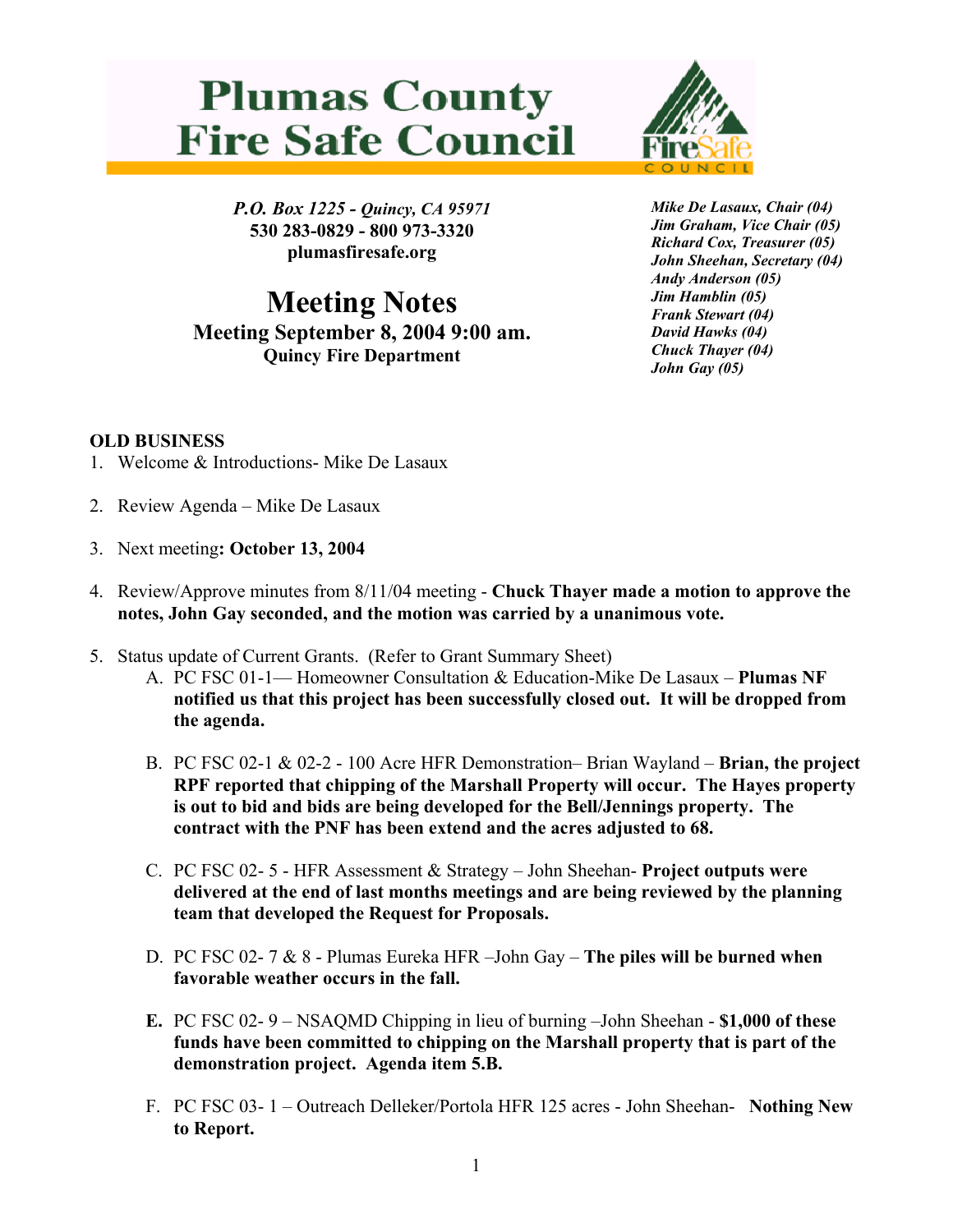- G. PC FSC 03- 2 & 3 Indian Falls HFR 50 acres John Sheehan **Nothing New to Report.**
- H. PC FSC 03- 4 & 5 Camp Layman HFR 50 acres- John Gay **Now that tourist are gone from the resort, work will resume.**
- I. PC FSC 03- 6 & 7 Cromberg HFR 350 acres John Sheehan **Brian Wayland, project RPF, has signed agreements with 13 property owners for 160+ acres. Prescriptions are being developed and expect the remainder of agreements this week. Brian plans to use the new 1220 day emergency exemption. Additional property owners and acreage is being sought. Brian expects to get the CEQA & NEPA signed this week.**
- J. PC FSC 03 8 & 14 Project Development, and Coordination John Sheehan – **Steve Windward, a forester retained to collect plot data and develop information for seeking of grants submitted his repot last week. It will be used to develop a funding request at the next opportunity.**
- K. PC FSC 03 9 Graeagle Fuelbreak THP 200 acres John Sheehan **Planning work has been waiting on funding from PNF of the proposed RAC project. Jim Pena, Plumas National Forest Supervisor issued the project award letter this week. Preparation of environmental documents should begin this fall.**
- L. PC FSC 03- 10 & 11 Quincy CSD HFR 17 acres John Sheehan – **Dan Howell, project forester, submitted the CEQA/NEPA information last week and will be putting the project out to bid.**
- M. PCFSC 03 12 & 13 Elderly/Disabled Defensible Space John Sheehan **A project summary of costs and income was provided for the completed parcels. 27 properties have been completed, 1 is out to bid, and 24 were evaluated, but no work was needed, planned or the residents weren't eligible.**

**Discussion continued on how to find additional clients. Dick Kielhorn, project coordinator, and John Sheehan will get with the Director of Plumas County Health Services to explore outreach opportunities. Dick will also work with John & Jerry Hurley to pursue future funding for this activity from the insurance industry.**

- N. PCFSC 03-15 FSC Coordination –CY03 John Sheehan- **Project funds have been expended and project outputs completed. A Final Report will be sent to the Sacramento Regional Foundation and BLM. This item will be dropped from the agenda.**
- O. PCFSC 03-16 50 acres Hazardous Fuel Reduction –Delleker North **-** John Sheehan **Brian Wayland, project RPF, reported that the PNF has extended this project and adjusted the acres up to 60. Brian has submitted the NEPA to the PNF. He is using the emergency exemption on this project. He has one bid and is awaiting others.**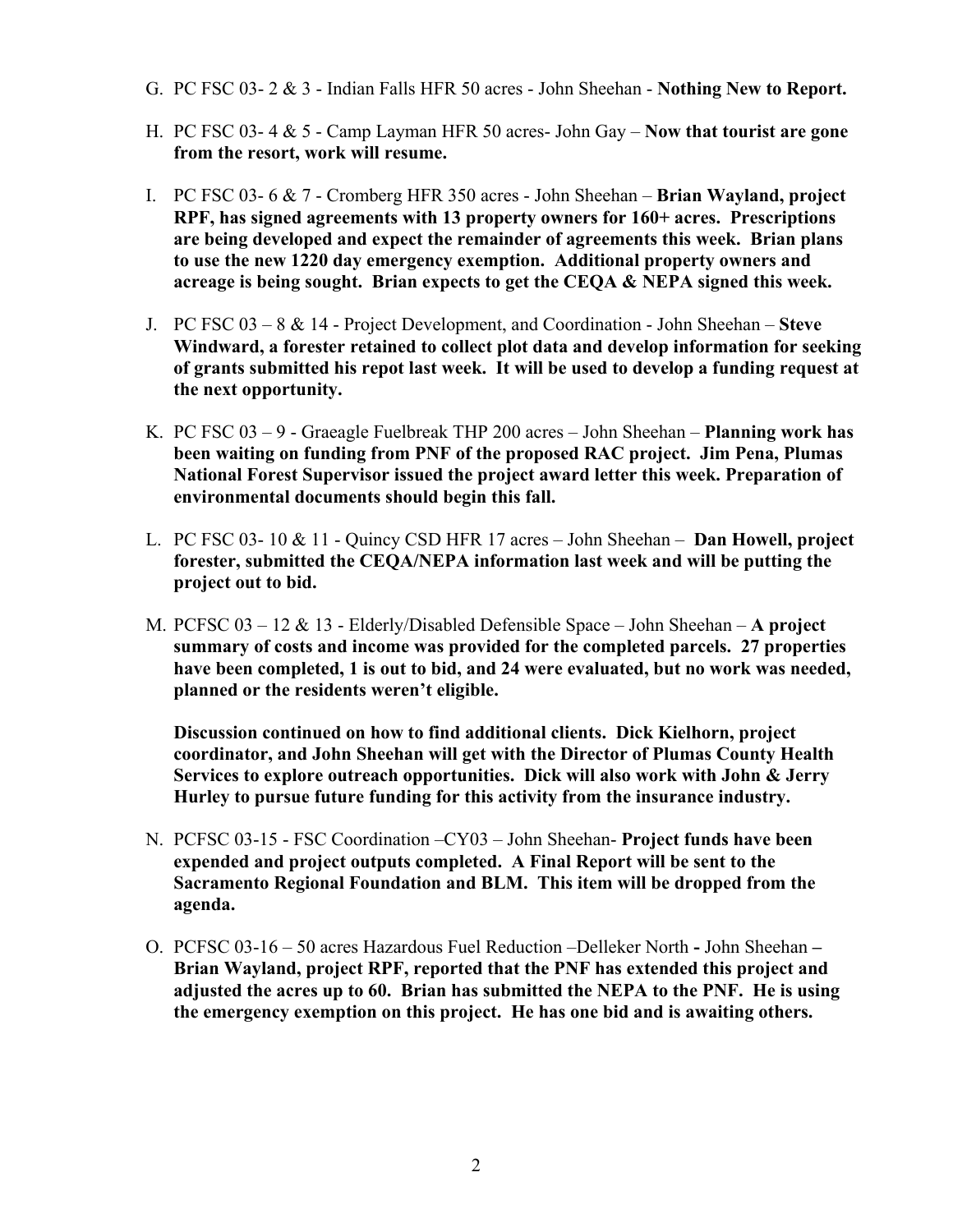**P.** PCFSC 03-17 - FSC Coordination CY04 – John Sheehan – **Jerry Hurley continues to work as Council Coordinator. Efforts are continuing on updating our website.** 

**On Tuesday, September 7, Dale Geldert, the newly appointed Director of CDF came to view PC FSC and QLG projects at the invitation of FSC members. After meeting with the County Board of Supervisor, the CDF contingent along with FSC members and Jim Pena, PNF Supervisor visited a number of projects. Discussions include the need for HFR, process and funding of future fuel reduction efforts.** 

- **Q.** PCFSC 04-1, 2, & 8 C Road HFR John Sheehan **Brian Wayland, project forester, reported that he will begin working on this project as soon as CEQA/NEPA and THP's are completed for Delleker North & Long Valley.**
- R. PCFSC 04-3 Gold Mountain HFR Planning John Sheehan – **Planning work has been waiting on funding from PNF of the proposed RAC project. Jim Pena, Plumas National Forest Supervisor issued the project award letter this week. Preparation of environmental documents should begin this fall.**
- S. PCFSC 04-4 Canyon Dam HFR Planning John Sheehan **Nothing New to Report.**
- T. PCFSC 04-5 Countywide GIS Phase II John Sheehan **Nothing New to Report.**
- U. PCFSC 04-6 County Stewardship Proposal John Sheehan **Nothing New to Report.**
- V. PCFSC 04-7 Red Clover (Genesee) HFR Planning John Sheehan **Planning work has been waiting on funding from PNF of the proposed RAC project. Jim Pena, Plumas National Forest Supervisor issued the project award letter this week. Preparation of environmental documents should begin this fall.**
- 6. Grants Pending Award
	- A. 04 RAC-01 Graeagle HFR John Sheehan **Jim Pena, Plumas National Forest Supervisor issued the project award letter this week**
	- B. 04 RAC-02– Gold Mountain HFR John Sheehan **Jim Pena, Plumas National Forest Supervisor issued the project award letter this week**
	- C. 04 RAC-03 Red Clover Ck. Estates (Genesee) John Sheehan **Jim Pena, Plumas National Forest Supervisor issued the project award letter this week**
	- D. 04 RAC-04 Canyon Dam HFR John Sheehan **Jim Pena, Plumas National Forest Supervisor approved funding of the project this week**
- 7. HFQLG –HFR project overview/relation to communities Opportunities Project mapping integration involving US FS, CDF and Fire Safe Council - PNF's fuel reduction out year program of work - John Gay. – **Nothing New to Report.**
- 8. Discussion of content of the Plumas County Community Wildland Fire Plan. Jerry Hurley **Jerry discussed progress on the plan, an invitation to the Board of Supervisors to participate in mitigation measures, and announced that the core team will meet at 12:30 PM following this meeting to make edits and refine the plan.**